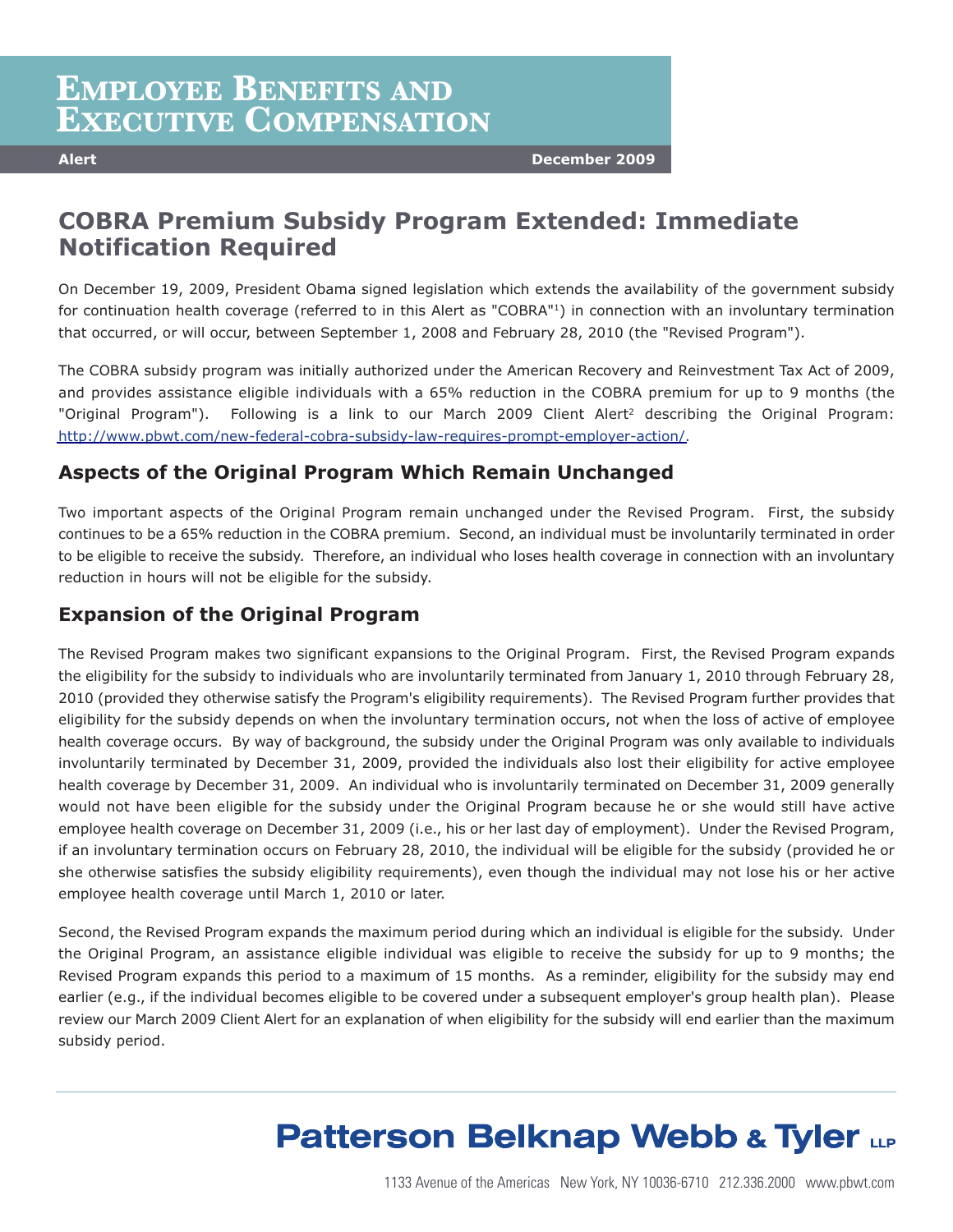#### **Retroactive Payment Opportunity**

The Revised Program provides up to 6 additional months of the subsidy to individuals who exhausted the initial 9 months of the subsidy prior to enactment of the Revised Program ("Otherwise Exhausted Individuals"), provided the individuals otherwise remain eligible for the subsidy (e.g., they have not exhausted their maximum COBRA coverage and have not become eligible for other group health plan coverage). If an Otherwise Exhausted Individual did not timely pay his or her COBRA premium after exhausting the subsidy, and otherwise remains eligible for the COBRA subsidy, the Revised Program allows the individual to retroactively pay the COBRA premium (reduced by the amount of the subsidy) by February 17, 2010 or within 30 days after receiving the notification described below (if later). It appears that such retroactive payment would result in an individual being retroactively re-enrolled in COBRA if the individual had previously been dropped due to non-payment of the premium.

Similarly, if an Otherwise Exhausted Individual did pay the full COBRA premium following exhaustion of the subsidy, the Revised Program provides that the insurer or employer (as applicable) must either reimburse the individual for the excess amount, or credit the individual with respect to future premium payments.

### **New Notification Requirements**

The Revised Program imposes two notice obligations on plan administrators or insurers, as applicable.<sup>3</sup> First, the Revised Program requires a plan administrator or other entity to provide notification regarding the Revised Program to any individual who was an assistance eligible individual at any time on or after October 31, 2009 or who otherwise experiences a qualifying event, relating to termination of employment, on or after October 31, 2009. The notification must be provided, by February 17, 2010, to individuals who were assistance eligible individuals, or who otherwise had a qualifying event in connection with an employment termination (either voluntary or involuntary), between October 31, 2009 and December 19, 2009. Otherwise, the COBRA election notice (which already includes information on the COBRA subsidy) must include information on the Revised Program.

Similarly, the Revised Program requires the plan administrator (or other entity) to notify an Otherwise Exhausted Individual who either did not timely pay the premium for any period of coverage after exhausting the COBRA subsidy period or who paid the full COBRA premium (following exhaustion of the COBRA subsidy period). This notification should include information on the ability to make retroactive premium payments or receive credit for overpaid COBRA premiums. It must be provided within the first 60 days of the Otherwise Exhausted Individual exhausting the initial 9 months of the COBRA subsidy.

### **Immediate Action Required**

The Revised Program notification obligations require immediate action:

- 1. Individuals who must receive the notifications required by the Revised Program should be identified.
- 2. Employers should coordinate with their insurers to determine whether the employer or the insurer will provide the required notifications.
- 3. COBRA election notices should be revised to reflect the Revised Program.  $\blacklozenge$